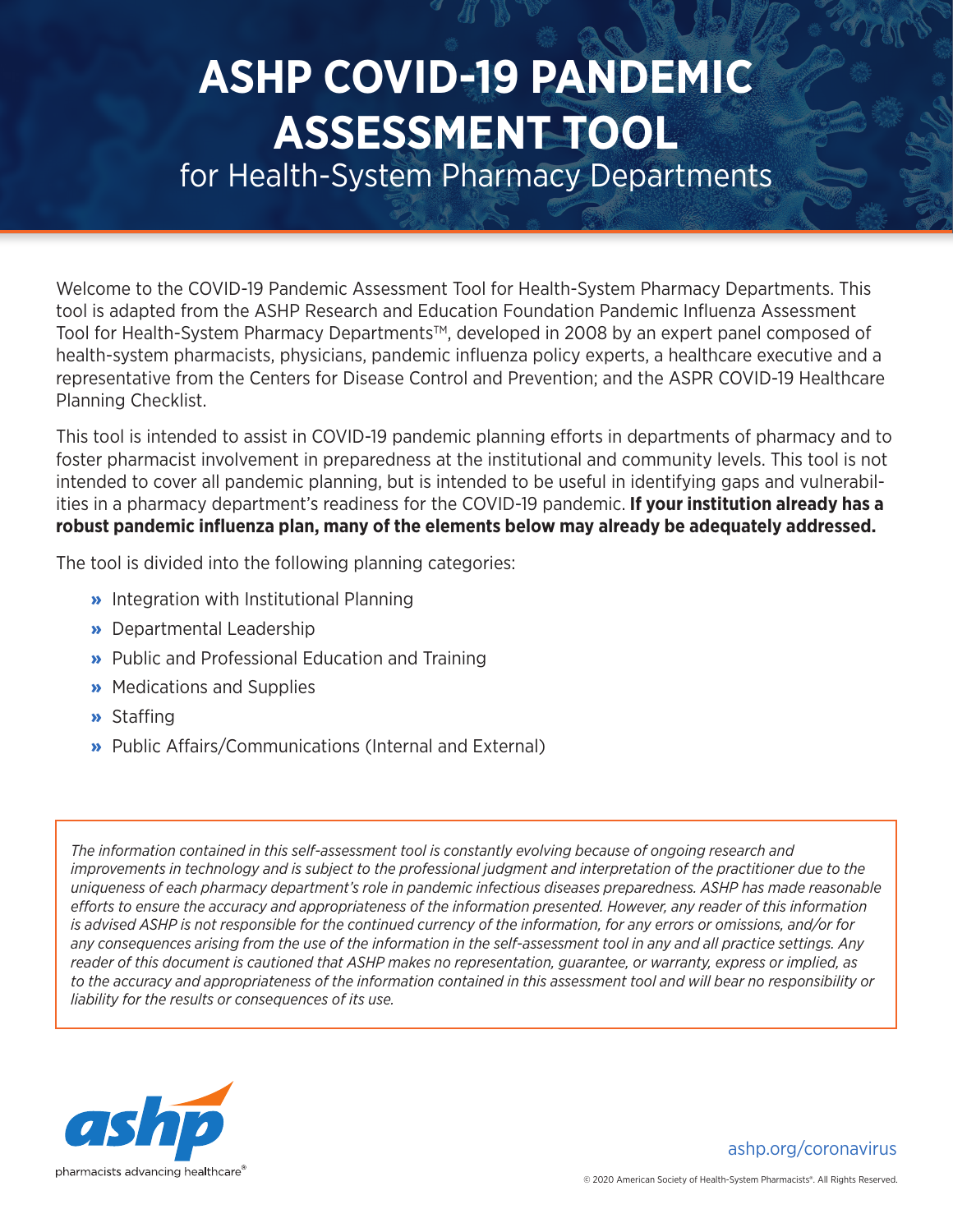|                         | <b>YES</b>    | IN<br><b>PROGRESS</b> | <b>NO</b> | <b>INTEGRATION WITH INSTITUTIONAL PLANNING</b>                                                                                                                                                                                             |
|-------------------------|---------------|-----------------------|-----------|--------------------------------------------------------------------------------------------------------------------------------------------------------------------------------------------------------------------------------------------|
| 1                       |               |                       | - 1       | Is the department of pharmacy represented on the institution-<br>wide emergency preparedness/management committee, and has<br>it participated in the development of the institutional plan?                                                |
| $\overline{2}$          | $\Box$        |                       | n l       | Does the department of pharmacy have a COVID-19 pandemic<br>preparedness plan or has it integrated COVID-19 pandemic<br>preparedness into its emergency preparedness plan?                                                                 |
| $\overline{\mathbf{3}}$ | $\Box$        |                       |           | Has the department of pharmacy's COVID-19 pandemic<br>preparedness plan been integrated into the institutional plan?                                                                                                                       |
| 4                       |               |                       |           | Is the department of pharmacy familiar with best practices from<br>other available plans (e.g., federal, state, tribal, regional, local) as<br>they relate to pharmacy?                                                                    |
| 5                       | ┑             |                       | $\Box$    | Has the department of pharmacy participated in institutional<br>discussions with other hospitals regarding local plans for inter-<br>facility communication during an outbreak or a pandemic?                                              |
| 6                       | a propinsi ka |                       |           | Has the department of pharmacy participated in institutional<br>development of an infection control plan for managing hospital<br>patients with COVID-19?                                                                                  |
| $\overline{7}$          | - 1           |                       | П         | Has the department of pharmacy participated in institutional<br>planning to deliver pharmaceutical services at the institution's<br>designated alternate care site(s)?                                                                     |
| 8                       | $\Box$        |                       | H         | Has the department of pharmacy participated in institutional<br>business continuity planning, to the extent practical, as it<br>relates to tracking of labor, supplies and expenses used by the<br>institution during a COVID-19 outbreak? |
|                         | <b>YES</b>    | IN<br><b>PROGRESS</b> | <b>NO</b> | <b>DEPARTMENTAL LEADERSHIP</b>                                                                                                                                                                                                             |
| 9                       |               |                       | П         | Has the department of pharmacy identified an individual(s) who<br>will maintain and update the pharmacy plan?                                                                                                                              |
| 10                      |               |                       | - 1       | Has the department of pharmacy identified an individual(s) to<br>carry out the pharmacy plan?                                                                                                                                              |
| 11                      |               |                       | - 1       | In the pharmacy plan, has the department of pharmacy included<br>a section that describes the responsibilities of key pharmacy<br>roles?                                                                                                   |
| 12                      |               |                       |           | In the pharmacy plan, has the department of pharmacy included<br>a section that describes backup for key pharmacy roles?                                                                                                                   |

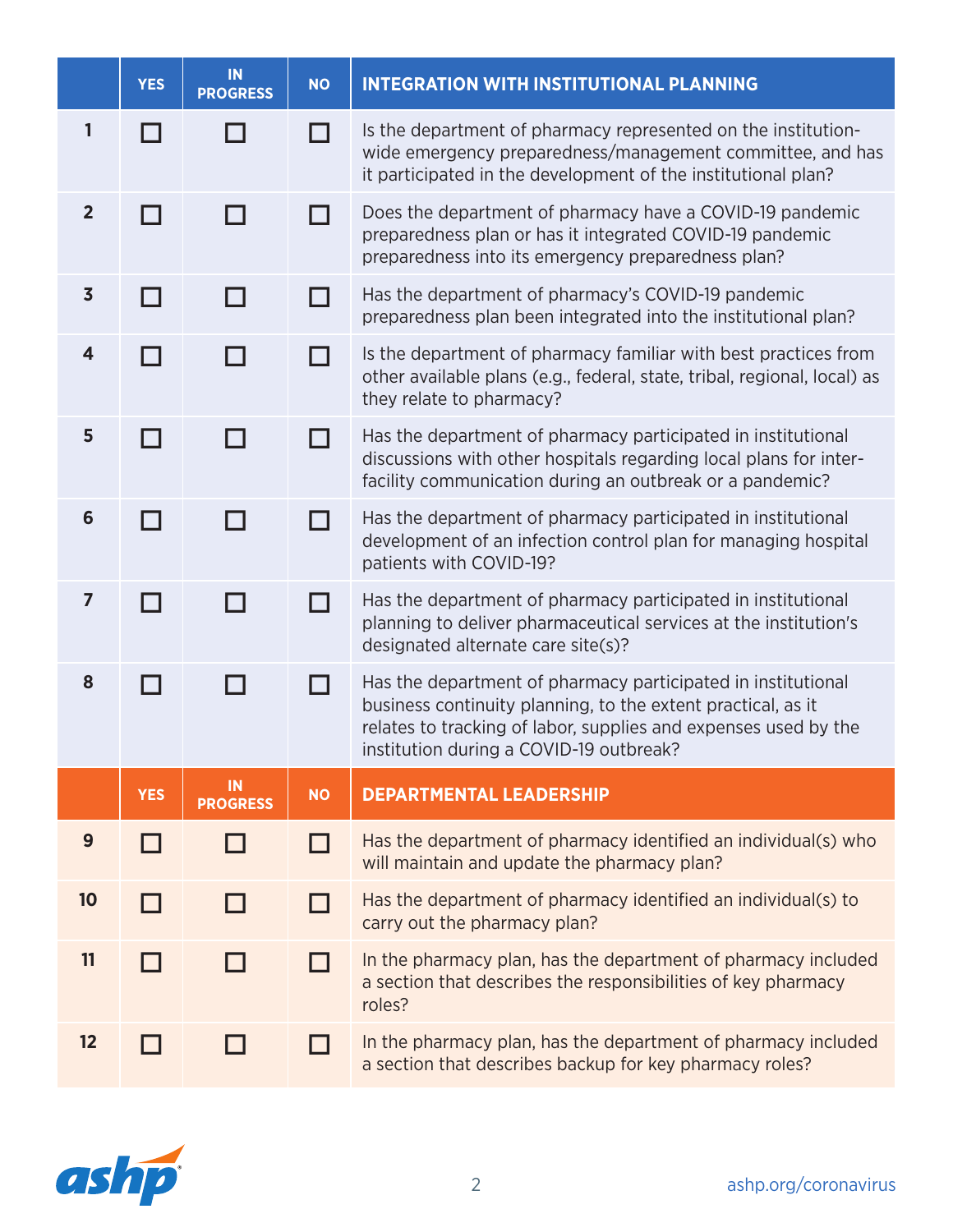| 13 |            |                       |           | Has the department of pharmacy designated a pharmacy<br>department staff member to coordinate education and training<br>on COVID-19?                                                                                                                                    |
|----|------------|-----------------------|-----------|-------------------------------------------------------------------------------------------------------------------------------------------------------------------------------------------------------------------------------------------------------------------------|
| 14 |            |                       | - 1       | Is the department of pharmacy prepared to play a role in<br>the institution's emergency operations center, and does it<br>understand the institution's communications mechanisms?                                                                                       |
|    | <b>YES</b> | IN<br><b>PROGRESS</b> | <b>NO</b> | PUBLIC AND PROFESSIONAL EDUCATION AND TRAINING                                                                                                                                                                                                                          |
| 15 | П          | - 1                   | - 1       | In the pharmacy plan, has the department of pharmacy included<br>a section that describes how all pharmacy staff will be educated<br>on infection control measures, social distancing practices,<br>personal protective equipment, prophylaxis, and treatment?          |
| 16 | П          |                       | ┓         | Does the department of pharmacy routinely monitor to ensure<br>that pharmacy staff adheres to infection control and social<br>distancing measures?                                                                                                                      |
| 17 | П          | H                     | H         | Has the department of pharmacy participated in institution-<br>wide development of education and training for personnel,<br>and information for patients and visitors, to ensure that basic<br>prevention and control measures for COVID-19 are understood?             |
| 18 | П          | - 1                   | П         | Has the department of pharmacy identified opportunities<br>for training programs for pharmacy staff pertaining to all<br>aspects (e.g., etiology, epidemiology, clinical manifestations,<br>communicability or transmissibility, and treatments) of<br><b>COVID-19?</b> |
| 19 |            |                       | - 1       | Has the department of pharmacy educated pharmacy staff on<br>the hospital's COVID-19 pandemic plan, including the pharmacy's<br>role, such as relevant personnel policies, and operational changes<br>that will occur once the plan is implemented?                     |
| 20 |            |                       |           | Has the department of pharmacy identified appropriate<br>members of the pharmacy staff to complete Incident Command<br>System training as recommended by the institution?                                                                                               |
| 21 | П          | - 1                   | - 1       | Has the department of pharmacy identified and trained multiple<br>staff members to perform the critical pharmacy workflow<br>procedures including administrative, clinical, distribution, and<br>inventory management functions?                                        |
| 22 |            |                       |           | Does the department of pharmacy conduct an annual<br>assessment of all hazards, including COVID-19, and emergency<br>preparedness competency testing of pharmacy staff, and does<br>the department document the results?                                                |

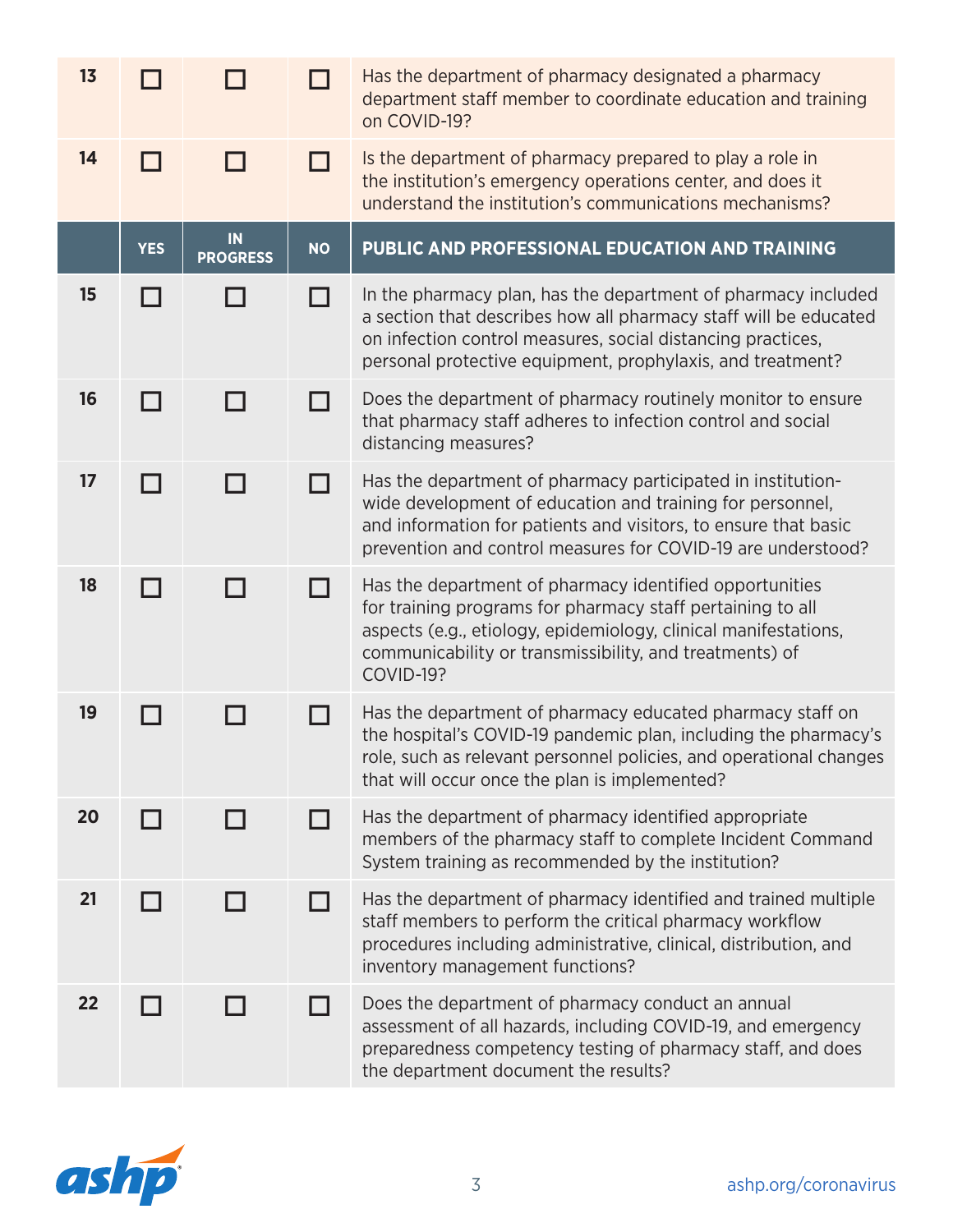| 23 |            |                                   |           | Does the department of pharmacy participate in institution-wide<br>and external drills and/or exercises (e.g. tabletops) as applicable?                                                                                                                                                                             |
|----|------------|-----------------------------------|-----------|---------------------------------------------------------------------------------------------------------------------------------------------------------------------------------------------------------------------------------------------------------------------------------------------------------------------|
| 24 |            |                                   | - 1       | Following institution-wide and external drills and/or exercises,<br>does the department of pharmacy participate in processes to<br>identify and respond to lessons learned?                                                                                                                                         |
| 25 | ┓          | - 1                               |           | Do department of pharmacy staff have real-time access<br>to resources, including institutional plan, pharmacy plan,<br>community plan, job action sheets, drug information, etc., for use<br>during a response?                                                                                                     |
|    | <b>YES</b> | $\blacksquare$<br><b>PROGRESS</b> | <b>NO</b> | <b>MEDICATIONS AND SUPPLIES</b>                                                                                                                                                                                                                                                                                     |
| 26 |            |                                   |           | Has the department of pharmacy participated in institution-wide<br>estimation of the quantities of essential patient care medications,<br>materials and equipment, and personal protective equipment<br>that would be needed during an eight-week pandemic with<br>subsequent eight-week pandemic waves?            |
| 27 |            |                                   | H         | Has the department of pharmacy participated in an institution-<br>wide plan to ensure access to essential patient care medications,<br>materials and equipment, and personal protective equipment<br>that would be needed during an eight-week pandemic with<br>subsequent eight-week pandemic waves?               |
| 28 |            |                                   |           | Has the department of pharmacy developed plans to monitor<br>availability of surgical masks, N95 respirators/powered air<br>purifying respirators (PAPRs) and other supplies including<br>alcohol-based hand disinfectants, gloves, etc.?                                                                           |
| 29 |            |                                   |           | Has the department of pharmacy developed contingency<br>plans to conserve and re-use N95 respirators/PAPRs if severe<br>shortages are imminent or realized?                                                                                                                                                         |
| 30 |            |                                   |           | Has the department of pharmacy participated in the institution-<br>wide development of a list of alternative vendors for essential<br>medications, medical devices and contracted services, and a<br>strategy to address related shortages?                                                                         |
| 31 |            |                                   |           | Has the department of pharmacy participated in an institution-<br>wide plan to prepare for an external (i.e., community-wide)<br>surge in need for essential patient care medications, materials,<br>and equipment that would be needed during an eight-week<br>pandemic with subsequent eight-week pandemic waves? |

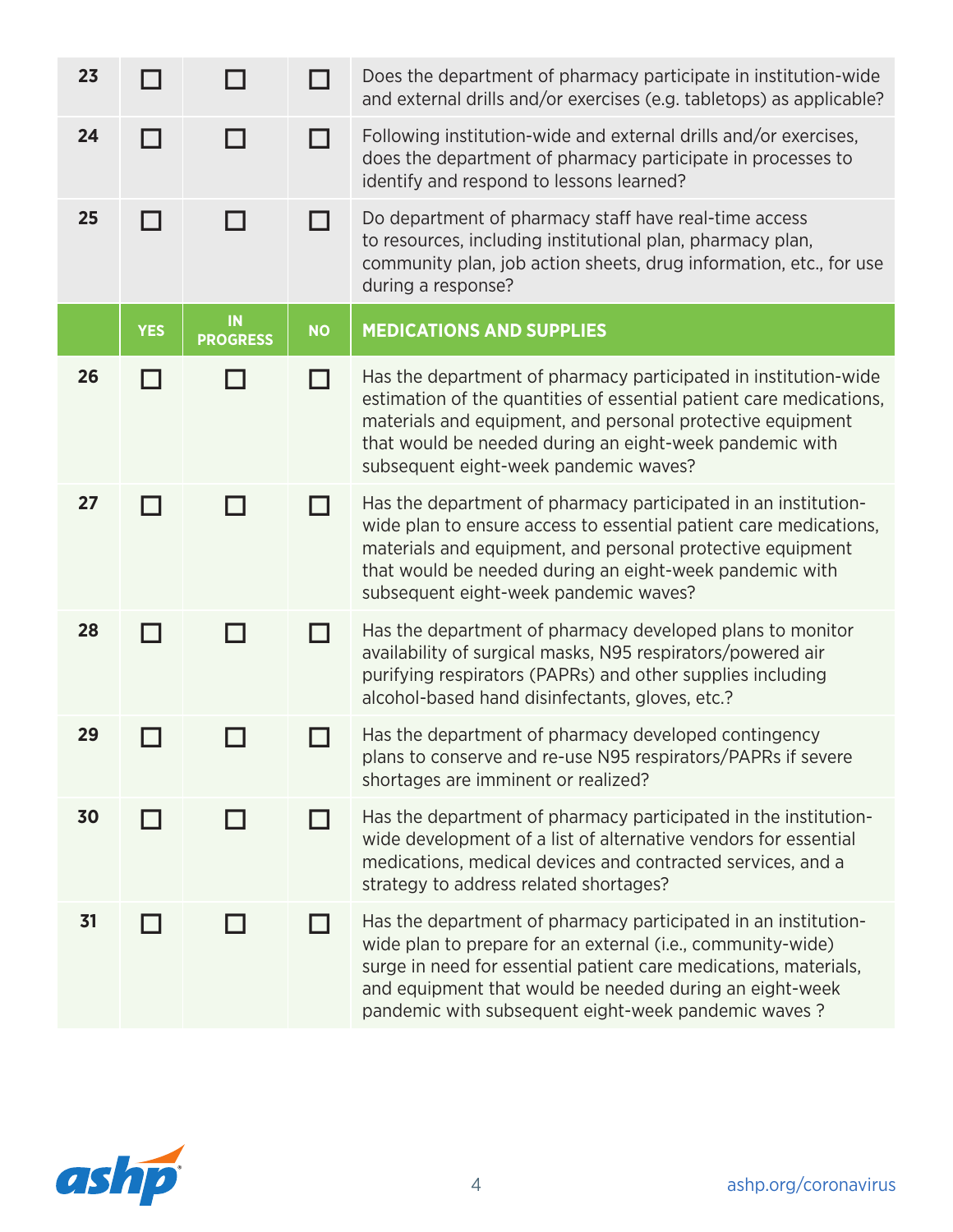| 32 |            |                       |           | Has the department of pharmacy, where appropriate,<br>participated in the purchase, storage, and rotation of caches<br>of medications and supplies to be used in the management of<br>patients and staff during public health emergencies?                     |
|----|------------|-----------------------|-----------|----------------------------------------------------------------------------------------------------------------------------------------------------------------------------------------------------------------------------------------------------------------|
| 33 |            |                       |           | Has the department of pharmacy created a plan to provide<br>medications to patients who are being transferred?                                                                                                                                                 |
| 34 |            |                       |           | Has the department of pharmacy participated in an institution-<br>wide plan to identify, track, and report outbreak or pandemic-<br>related adverse medication events?                                                                                         |
|    | <b>YES</b> | IN<br><b>PROGRESS</b> | <b>NO</b> | <b>STAFFING</b>                                                                                                                                                                                                                                                |
| 35 |            |                       |           | Has the department of pharmacy documented critical pharmacy<br>workflow procedures and identified essential pharmacy staff<br>needed to perform them?                                                                                                          |
| 36 | П          | $\blacksquare$        |           | In the pharmacy plan, has the department of pharmacy included<br>a section on contingency staffing that identifies the minimum<br>staffing needs and prioritizes critical and non-essential services<br>on the basis of essential institution-wide operations? |
| 37 | П          | $\blacksquare$        |           | In the pharmacy plan, has the department of pharmacy included<br>a section that assigns responsibility for conducting a daily<br>assessment of staffing status and needs during a COVID-19<br>pandemic?                                                        |
| 38 |            |                       |           | Has the department of pharmacy determined strategies for                                                                                                                                                                                                       |

programs, tele-pharmacy, remote work, split shifts, cross-training and reassignment, etc.?

**<sup>39</sup>** Has the department of pharmacy participated in institution-wide planning relating to staff absences and employees' ability to work, including illness, family issues, fear/anxiety, etc.?

**40**  $\Box$   $\Box$  Does the department of pharmacy maintain current emergency contact information for all personnel and established communication processes in conjunction with the institution's plan (e.g., phone trees, e-mail lists)?

**41**  $\Box$   $\Box$  Has the department of pharmacy participated in institution-wide strategies to address widespread healthcare staffing shortages, potentially including the use of alternative personnel resources (e.g., students, volunteers, retirees)?

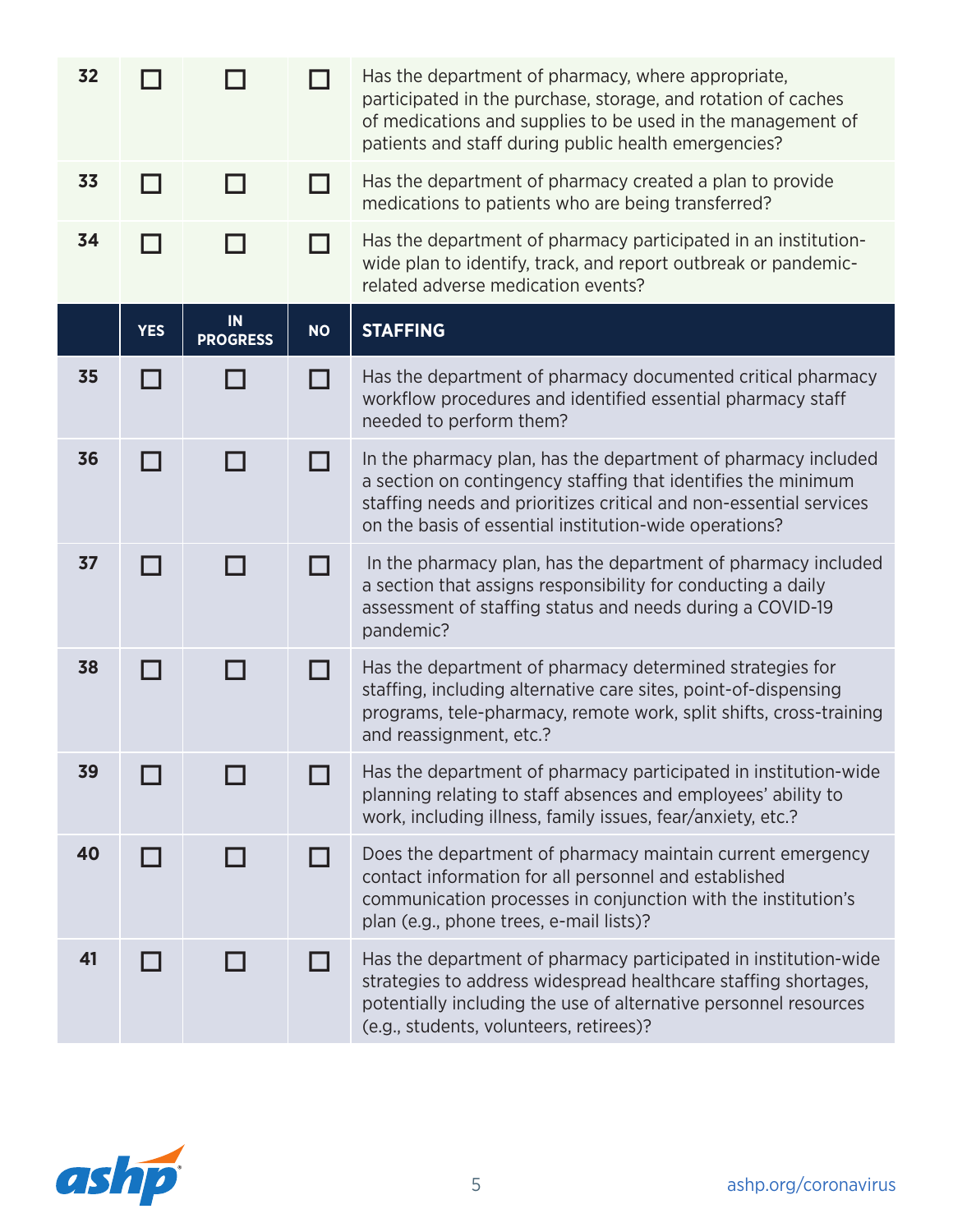| 42 |            |                       | П         | In conjunction with the institution, has the department of<br>pharmacy included a section in the pharmacy plan that<br>addresses expediting the identification, credentialing, and<br>training of non-hospital staff brought in from other locations?                                                                   |
|----|------------|-----------------------|-----------|-------------------------------------------------------------------------------------------------------------------------------------------------------------------------------------------------------------------------------------------------------------------------------------------------------------------------|
| 43 | П          | П                     | П         | In conjunction with the institution, does the department of<br>pharmacy support N95 respirator fit-testing for all pharmacy<br>employees and just-in-time education on recommended<br>infection control precautions including fit checking, applying<br>simple mask to patients with cough, and hand hygiene.           |
| 44 |            |                       | ┑         | In conjunction with the institution, has the department of<br>pharmacy developed guidance for staff monitoring for signs of<br>illness (including self-reporting, self-quarantine, and start/end<br>of shift evaluation) and created mechanisms for reporting both<br>illness and absenteeism?                          |
| 45 |            |                       | П         | In conjunction with the institution, has the department of<br>pharmacy included a section in the pharmacy plan that<br>addresses assigning job responsibilities to non-hospital staff<br>brought in from other locations?                                                                                               |
| 46 | ┓          |                       | ┓         | In conjunction with the institution, has the department of<br>pharmacy developed a return to work post-illness policy for<br>employees?                                                                                                                                                                                 |
| 47 | - 1        |                       | П         | In conjunction with the institution, has the department of<br>pharmacy developed a plan for staff access to medical care for<br>themselves and their families; and a plan to determine whether<br>illness will be handled as workers' compensation or personal<br>insurance depending on situation/criteria?            |
|    | <b>YES</b> | IN<br><b>PROGRESS</b> | <b>NO</b> | <b>PUBLIC AFFAIRS / COMMUNICATIONS</b><br>(INTERNAL AND EXTERNAL)                                                                                                                                                                                                                                                       |
| 48 |            |                       |           | Has the department of pharmacy educated its staff to channel all<br>public communications through the public information officer or<br>institutional spokesperson?                                                                                                                                                      |
| 49 |            |                       | - 1       | Has the department of pharmacy identified points of contact for<br>COVID-19 pandemic planning resources within the institution,<br>local, state and tribal health departments and the state hospital<br>association?                                                                                                    |
| 50 |            |                       | H         | Does the pharmacy plan strategies for collaborating with local<br>and regional planning and response groups (e.g., local health<br>departments), hospitals, and other healthcare facilities (including<br>community pharmacies, colleges/schools of pharmacy) to<br>coordinate response efforts at the community level? |

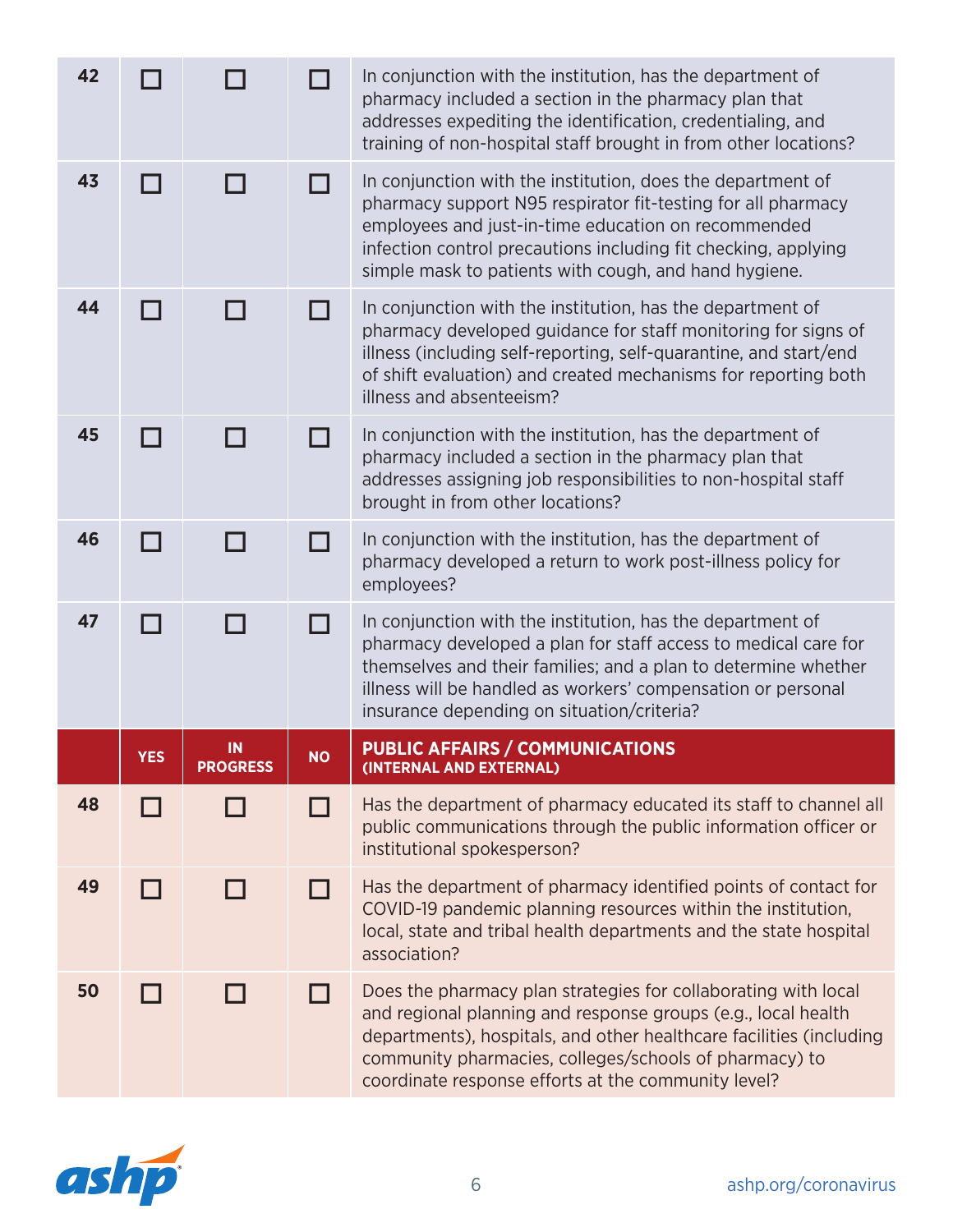| 51 |   |        |   | Has the department of pharmacy participated in institution-wide<br>plans for communicating with hospital staff, volunteers, and<br>medical staff?                                                                                                                          |
|----|---|--------|---|----------------------------------------------------------------------------------------------------------------------------------------------------------------------------------------------------------------------------------------------------------------------------|
| 52 | ┓ |        | П | Has the department of pharmacy participated in institution-wide<br>plans regarding potential for employee fear/anxiety and planned<br>communications and education accordingly?                                                                                            |
| 53 | П |        |   | Has the department of pharmacy participated in institution-<br>wide plans for communication with patients and their family<br>members?                                                                                                                                     |
| 54 | П | $\Box$ | П | Has the department of pharmacy participated in institution-<br>wide identification of communication needs and methods of<br>communication that are appropriate for individuals with visual,<br>hearing, or other disabilities or limited English proficiency?              |
| 55 | П |        |   | Has the department of pharmacy participated in institution-wide<br>creation of a list of other healthcare entities with which it will<br>need to maintain communication in real time during an outbreak<br>or a pandemic?                                                  |
| 56 | ┓ |        |   | Has the department of pharmacy established an alternate/<br>redundant communication system within the pharmacy<br>department that interfaces with the disaster communication<br>system used by the institution?                                                            |
| 57 |   |        |   | Has the department of pharmacy developed a regional contact<br>list (including, for example, community/retail pharmacies,<br>other healthcare organizations, departments of health) to<br>facilitate coordination in transfer and/or dispensing of chronic<br>medications? |
| 58 |   |        |   | Has the department of pharmacy been integrated into<br>community surveillance initiatives, and does it maintain access to<br>community or facility illness data?                                                                                                           |